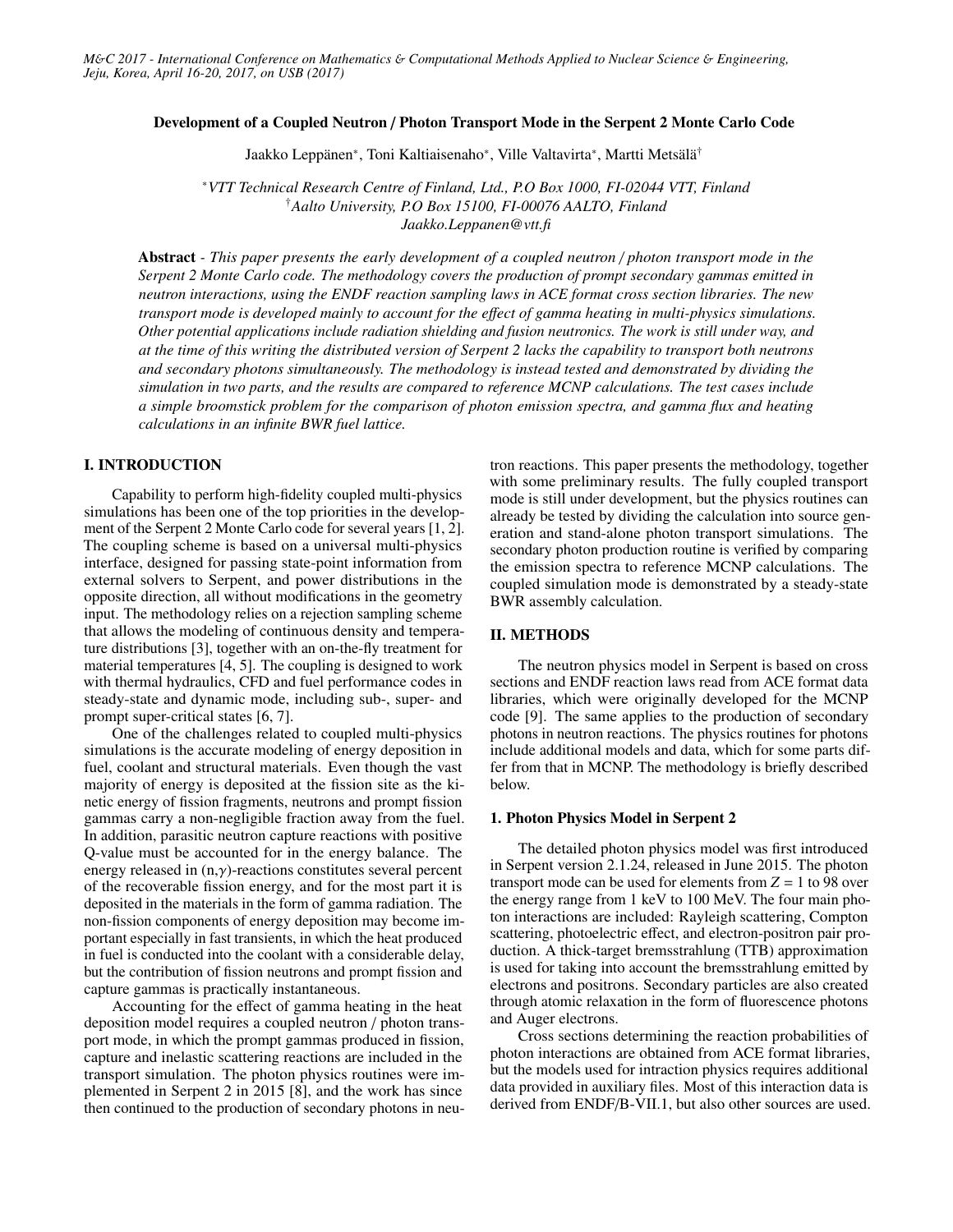A brief description of the physics models is provided below, and the details can be found in Ref. [8].

Rayleigh scattering, in which the direction of the photon is changed but the energy is unaltered, is modeled using the form factor approximation, which modifies the classically predicted Thomson scattering cross section. In Compton scattering, the direction and the energy of the photon are changed, and an electron is ejected from the atom. The direction of the Compton-scattered photon is sampled using the incoherent scattering function approximation, which modifies the freeelectron Klein–Nishina cross section. The photon energy is sampled using the relativistic impulse approximation [10] which takes into account the Doppler broadening caused by momentum distributions of atomic electrons.

In photoelectric effect, the photon is absorbed and a photoelectron is emitted from the atom. The electron shell is selected with a probability given by the ratio of the shell cross section to the total photoelectric cross section. All shells (including sub-shells) with binding energies above 1 keV are included.

Pair production creates an electron-positron pair. The energy of the pair is sampled using the differential cross section given by Davies, Bethe and Maximon [11], together with screening functions by Butcher and Messel [12] and a lowenergy correction factor used in the PENELOPE code [13]. Positron annihilation is modeled at rest, which results in the emission of two photons, both with an energy equal to the electron rest mass.

The TTB approximation is used for all the electrons (including positrons) created in the interactions. Continuous slowing down approximation (CSDA) is applied which results in average energy and number distributions of bremsstrahlung photons. The CSDA distributions require collision and radiative stopping powers along with bremsstrahlung energy cross sections. Collision stopping powers are calculated with the Bethe's formula [14, 15], including the density effect correction solved using the Sternheimer's method [16]. Bremsstrahlung energy cross section data is applied from Ref. [17], and radiative stopping powers are calculated from the data. Positrons are taken into account separately with the Bethe's formula, and by applying a scaling factor [13] for the cross sections.

There are some known differences in the photon physics models of Serpent and MCNP6, particularly in the angular distribution of photo-electrons, Doppler broadening of Compton-scattered photons, and pair production energy distribution. These differences, however, are noticeable mainly in detailed comparisons, and they are expected to be insignificant in gamma heating calculations.

Some differences have also been observed in the bremsstrahlung production. Unfortunately, the TTB method used in MCNP has not been documented in detail, as far as the authors are aware of, but some related information can be obtained from the documentation of electron physics. The physics applied to positrons in MCNP is identical to electron physics, with the exception of positron annihilation, whereas the TTB model in Serpent treats electrons and positrons as two different particle types. Because positrons have lower radiative yield compared to electrons, the total radiative yield of the electron-positron pair created in a pair production event is lower in Serpent than in MCNP.

Preliminary comparisons between Serpent, MCNP6, PENELOPE, and theoretical CSDA results also imply that the fully CSDA-based TTB approximation implemented in Serpent underestimates the radiative yield, and that the TTB method used in MCNP6 performs better in comparison to detailed electron transport calculations. These differences are observed mainly in high-*Z* materials at electron energies of about 5 MeV and above. The effect of these differences on the calculations presented here are expected to be small because the source spectrum is primarily dominated by photons with energies below a few MeV.

### 2. Coupled Neutron / Photon Transport Mode

Secondary photons are produced in various neutron interactions involving transmutations and energy transitions in the nucleon structure. A typical example is the parasitic  $(n, \gamma)$ reaction, in which the neutron is captured by the nucleus, and the short-lived compound state with excess energy decays via gamma emission. In ACE format neutron transport libraries the emission of secondary photons is described using photon production cross sections and associated energy and angular distributions. The distributions are provided separately for discrete and continuum reactions, and the sampling is handled according to ENDF reactions laws. The procedures implemented in Serpent corresponds to the expanded photon production method in MCNP [18].

The photon production routine is called after the target nuclide has been sampled for a collision. The number of emitted particles is given by the ratio of the photon production cross section to the nuclide total, truncated to the nearest integer value. An additional photon is added with the probability given by the remaining decimal fraction. An alternative to this analog production mode is the implicit mode, in which a predefined number of photons is always produced, but their statistical weights are adjusted in such way that the total production rate is preserved. The procedure continues by sampling the emission reaction for each emitted photon, with probabilities given by the partial production cross sections divided by the total. The selected reaction mode determines which distributions are used for sampling the energy and direction of the emitted particle. Both the analog and the implicit method were implemented in Serpent 2.

As mentioned above, the coupled calculation mode capable of modeling neutrons and photons simultaneously has not yet been completed, and the emitted photons are instead written as source points into a file, to be used in a second transport calculation. Even though this approach can be applied to testing and validation purposes, it is considered somewhat impractical for routine calculations. The work on the fully coupled mode is currently under way.

## 3. Heat Deposition Models in Serpent 2

Of the average ∼200 MeV of binding energy released per fission, some 4% is lost to neutrinos, and the remaining part is divided between fission fragments, neutrons and prompt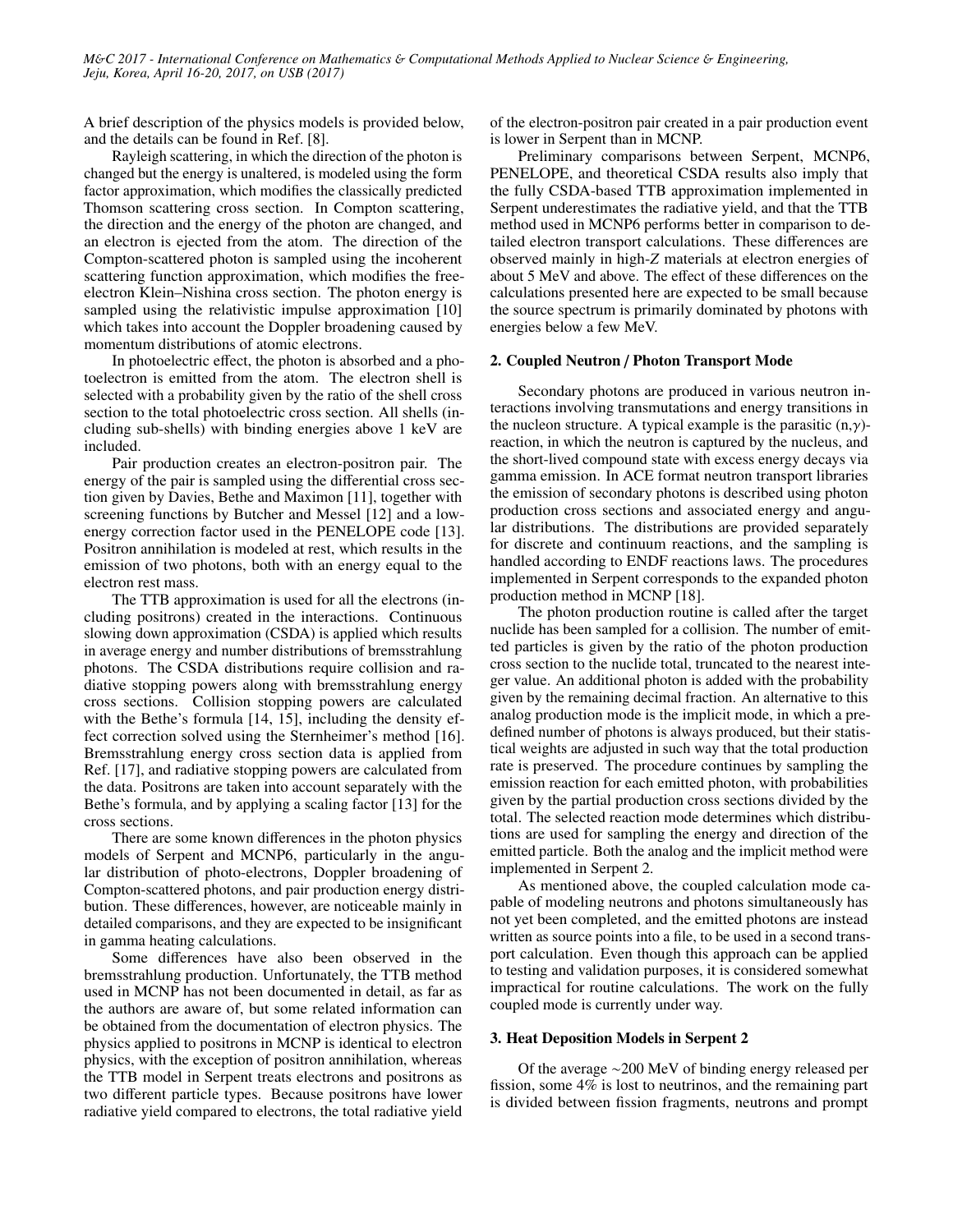and delayed beta and gamma radiation. Most of the excess neutrons end up being captured, especially in large reactor cores, and the additional energy released in  $(n, \gamma)$  reactions is in the order of 5-10 MeV per fission. Accurate modeling of fission heating requires accounting for all prompt and delayed components, together with the different mechanisms of energy transfer, in particular energy deposited on-site by fission fragments, kinetic energy of neutrons lost to elastic and inelastic scattering, and energy absorbed by materials in the form of gamma radiation.

For most applications it is sufficient to apply an approximate model, in which all energy is deposited at the fission site, and the additional energy released in  $(n, \gamma)$  reactions is accounted for using an empirical correction factor. This is also the approach used in the default heating model in the Serpent code – the energy deposited per  $^{235}$ U fission is assigned a fixed value (202.27 MeV by default), and the corresponding energies for other actinides are obtained by scaling this number by the ratio of the corresponding fission Q-values. This simplified model is typically used in single-assembly infinite lattice calculations performed, for example, for the purpose of spatial homogenization. When the geometry model is already based on an (unrealistic) approximation, applying a rigorous heat deposition model may not even lead to a better result.

The approximate model may no longer be the best choice in full-core geometries, especially when leakage contributes significantly to neutron loss. The differences between the approximate and rigorous approach are even more emphasized in time-dependent simulations, in which all prompt effects follow the changes in reactor operating conditions, while delayed effects fall behind. In the extreme case of prompt super-critical transients even the prompt effects are divided into different time scales. Heat deposited in the fuel is conducted through the cladding with a considerable delay, while neutrons and photons interacting with the coolant cause an instantaneous heating effect, which may be reflected in the response caused by physical feedbacks.

The energy deposition of photons and neutrons can be evaluated using analog or implicit methods. In analog estimators the energy deposited in scattering is calculated event-byevent, taking into account the energy lost to inelastic reactions and emission of secondary particles. The analog estimator for photons also accounts for energy cut-off and the production of electrons and positrons, which are currently handled using TTB and other approximate methods. The advantage of the analog approach is that the deposited energy is estimated as accurately as possible, within the limits of the underlying physics model. The drawback is the low efficiency in regions where interaction probabilities are low.

The implicit methods rely on conventional flux tallies multiplied by response functions that represent the average deposited energy per single interaction. The advantage of this approach is the higher efficiency, especially when the tracklength estimator is used. There are, however, certain drawbacks, especially when it comes to photon interactions. The physics model applied for calculating the response function should correspond to the one used in the transport simulation, and differences in interaction data, simulation parameters or physics models may lead to inaccurate results.

The recommended approach for Serpent is to use the implicit estimator for neutrons and analog estimator for photons. The neutron heat deposition tally is based on total KERMA coefficients provided in the ACE format data files. The analog photon heat deposition tally is scored after each interaction in which energy is lost: photoelectric effect, Compton scattering and pair production. The deposited energy consists of three components:

- 1) The fraction of electron kinetic energy that is not emitted as bremsstrahlung, which is equal to the energy that the electron loses through collisions and radiative losses that are below a predefined cutoff value (1 keV by default).
- 2) The component arising from the vacancy created in a photoelectric or Compton event. In this case, the deposited energy is equal to the fraction of the energy of the initial vacant shell that is not emitted as fluorescence photons or bremsstrahlung by Auger electrons.
- 3) Contribution of energy cut-off, i.e. termination of the photon history when the energy falls below a predefined cutoff value.

The corresponding tallies in MCNP are the implicit F6 heating tally for neutrons and the analog \*F8 tally for photons. There are certain issues related to the F6 tally of MCNP in photon transport mode. First, the F6 tally is not scored with secondary photons generated by the TTB approximation, which means that bremsstrahlung does not contribute to the heating estimated by the tally. The reason is that the electron energy is already included in the response function used by the F6 tally, and therefore, using the F6 tally with bremsstrahlung photons would result in double counting. A consequence of neglecting bremsstrahlung is that heating can be overestimated in material regions where high-energy electrons and positrons are primarily created, and underestimated far from these regions. The magnitude of this effect depends on the nature of the problem and often on the physical size of the tally. If the energy-dependent net current of bremsstrahlung photons over the surface of the tally volume is zero on average  $\frac{1}{1}$ , the F6 tally can be expected to yield a reasonably good result, provided that the interaction data and physics options correspond to the response function of the F6 tally.

# III. FIRST RESULTS

At the time of this writing the coupled neutron/photon transport mode was still missing the capability to include both particle types within the same transport simulation. All Serpent results presented below were instead obtained from separate runs, in which the photons produced in the neutron transport simulation were written in a file, which was then used as the source distribution for a second photon transport simulation. This methodology is available in the current distribution version of Serpent 2 (update 2.1.28), but should be considered an intermediate solution and used for testing purposes only.

<sup>&</sup>lt;sup>1</sup>Transport of electrons and positrons is excluded in this context.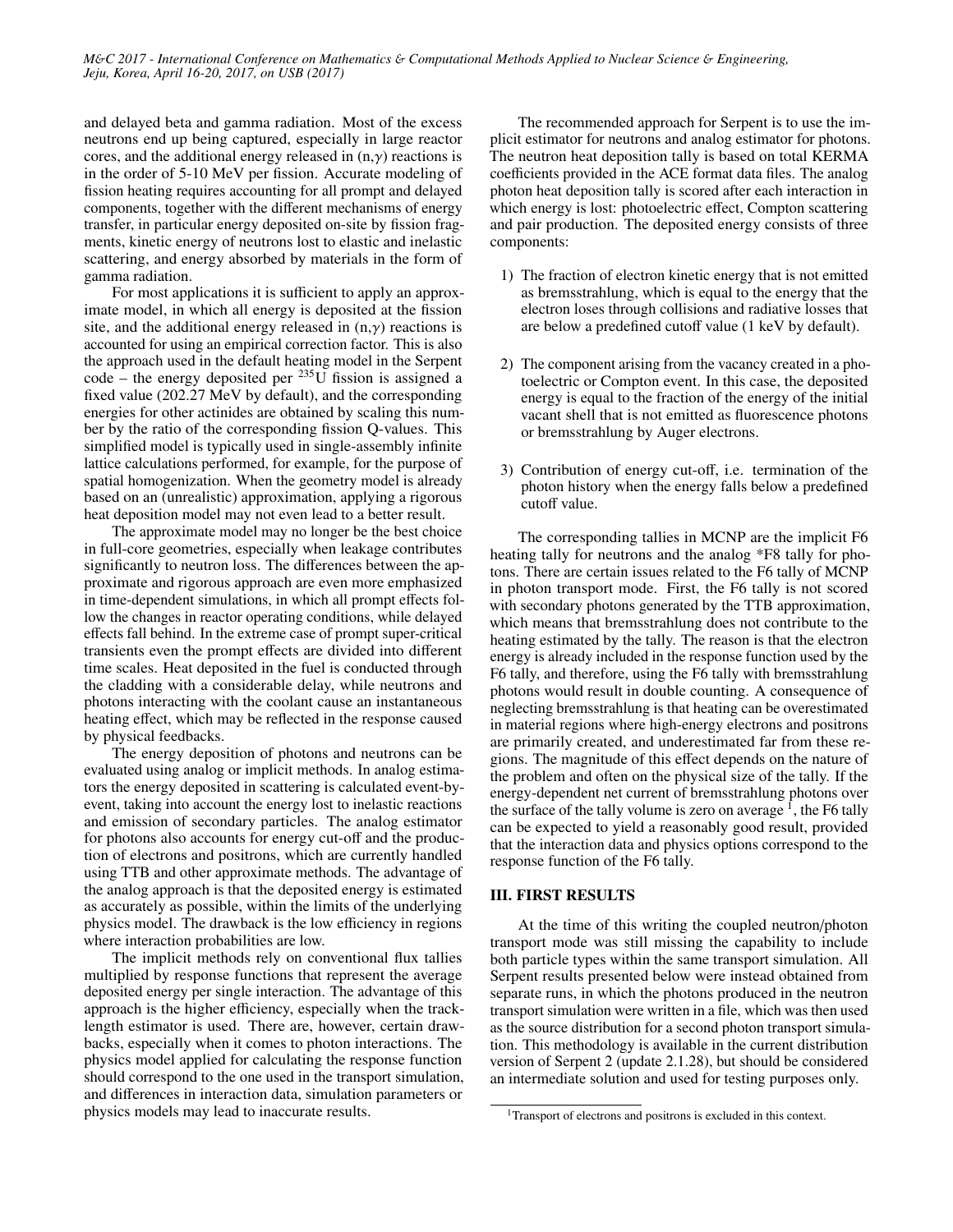

Fig. 1. Example of a "Broomstick" comparison calculation used for validating the photon production routine in Serpent 2 against MCNP5. Out-going neutron and photon current spectra calculated using the two codes. The example case is for  $^{238}$ U from JENDL-4.0.



Fig. 2. Relative differences in the secondary neutron and photon spectra in Figure 1.

# 1. Validation of Secondary Photon Spectra

The production of secondary photons was validated by comparison to MCNP5 in a series of simple "Broomstick" calculations carried out for materials consisting of a single nuclide. The geometry consists of a narrow infinitely long cylinder, with a unidirectional neutron source. Secondary neutrons and photons produced in neutron reactions are deviated from the flight path, and they escape the cylinder before having the chance to interact for a second time. The direction and energy of the escaping particles is then captured using standard surface current tallies.

The broomstick test case can be considered ideal for validating the photon production model in Serpent, as any errors in the sampling routines are effectively isolated from other

sources. The neutron physics routines in both Serpent and MCNP are based on the same ENDF reaction laws. Consistent results for neutrons verifies that any discrepancies in the photon emission spectra result from the production routine, instead of other factors, such as cross sections or unresolved resonance probability table sampling applied to neutron reactions. The fact that secondary photons have practically zero chance of interacting within the medium before escape rules out all discrepancies originating from the known differences in the photon physics models.

The comparisons were carried out for all nuclides included in the JEFF-3.2, ENDF/B-VII.1, JENDL-4.0 and FENDL-3.0 evaluated nuclear data files as part of an on-going project to produce new ACE format cross section libraries for Serpent 2. The work is still under way, but so far the consistency between the physics models used in MCNP and Serpent for the production of secondary prompt gammas has been confirmed. An example of such comparison is presented in Figures 1 and 2.

### 2. Prompt heating effects in BWR Assembly Calculation

The photon production routine and the direct heating effects of neutrons and prompt fission, capture and inelastic gammas was tested by comparison to MCNP6 in a study carried out at Aalto University during the Summer of 2016 [19]. The test case was a 2D infinite-lattice model of a single BWR fuel assembly. The transport calculation was run as a steadystate criticality source simulation. Even though the test case neglects neutron and photon leakage, as well as all delayed components of heat deposition, it can be considered a reasonable demonstration for the developed methodologies. Selected results are presented and discussed below.<sup>2</sup> The calculations were carried out using JEFF-3.2 based cross sections for neutrons and photon data from the eprdata12 library distributed with MCNP6. The implicit photon production mode was used in all calculations.

The secondary photon flux distribution calculated using Serpent was compared to a corresponding MCNP6 mesh tally in a 100 x 100 regular Cartesian mesh. The results are presented in Figures 3 and 4. The flux peaks in the region surrounding burnable absorber pins. This is explained by the fact that neutrons entering the gadolinium-doped fuel are absorbed in a very thin surface layer of the pellet, and the secondary photons emitted close to the surface have a higher probability of escaping in the surrounding medium. The differences between the codes remain between -0.7% and +0.4%, with a mean value of -0.13%. Even though the differences are small, they are not within the range of statistical uncertainty, which can be expected considering the small but non-negligible differences between the photon physics models. Even so, there appears to be no clear pattern in the way the differences are distributed in Fig. 4.

The comparison of photon heat deposition was performed using the \*F8 tally in MCNP6 as the reference result. Instead of using a mesh tally the results were calculated for different

<sup>2</sup>The comparisons are focused on differerences between the codes. Running times and computational efficiency are considered irrelevant at this point because of the two-stage calculation scheme applied with Serpent.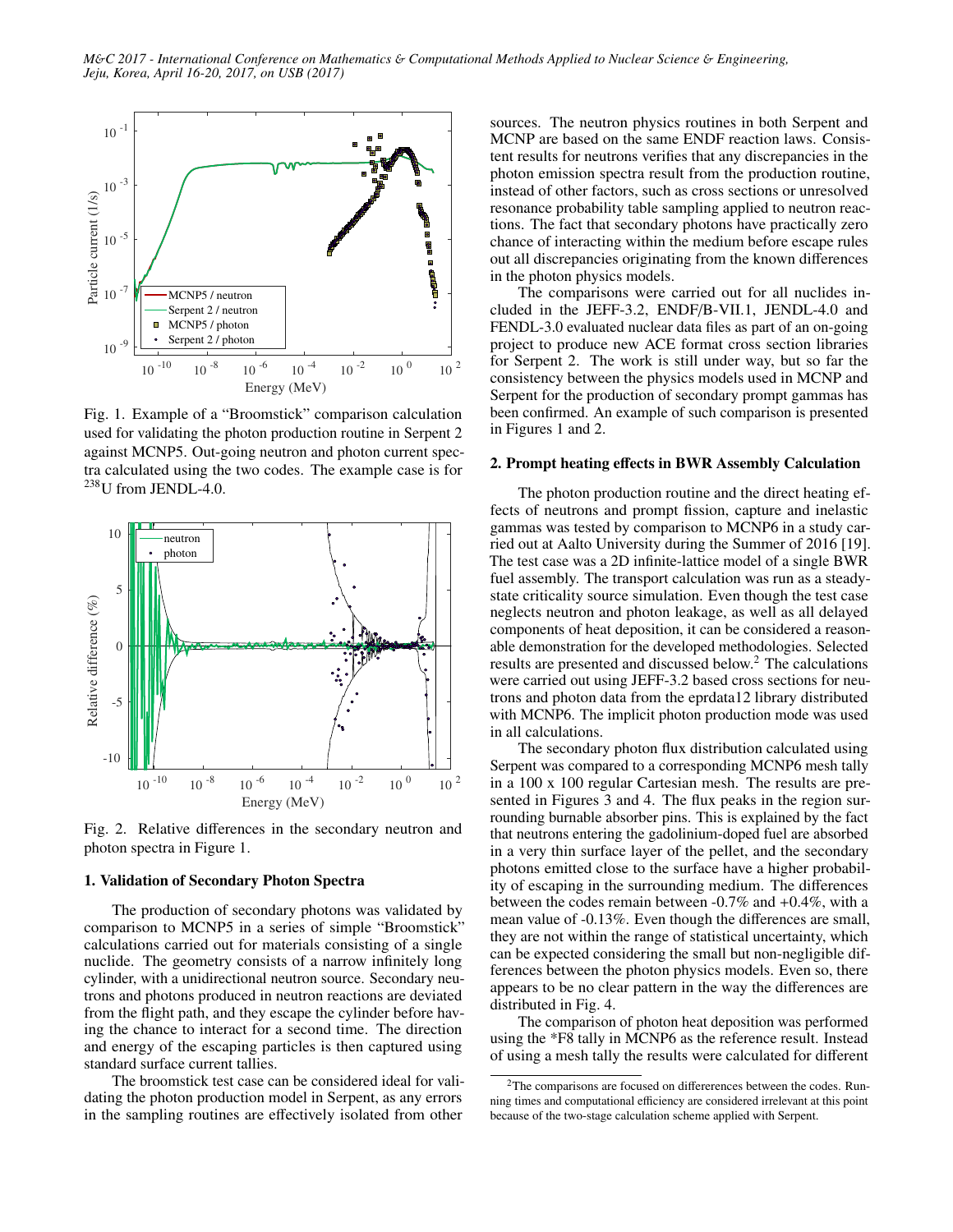*M*&*C 2017 - International Conference on Mathematics* & *Computational Methods Applied to Nuclear Science* & *Engineering, Jeju, Korea, April 16-20, 2017, on USB (2017)*



Fig. 3. Photon flux in the BWR fuel assembly calculated using Serpent 2. Normalized to a single source neutron.



Fig. 4. Relative differences in photon flux between Serpent 2 and MCNP6.

material zones in the geometry. The comparison is presented in Table I. The highest values are obtained in the inner moderator channel wall and the lowest values in the moderator flowing outside the assemblies. The differences between Serpent 2 and MCNP6 are of similar order in magnitude as the differences in the flux distribution, which suggests that they most likely result from the same small differences in the photon physics model. Based on these results it appears that the photon heat deposition model in Serpent 2 works as expected.

### IV. SUMMARY, DISCUSSION AND FUTURE PLANS

A coupled neutron / photon transport mode is being implemented in the Serpent 2 Monte Carlo code, mainly for the purpose of evaluating the contribution of direct photon heating

in coupled multi-physics simulations. The development is still under way, but the first results involving a two-stage calculation scheme seem promising. The work continues by coupling the neutron and photon parts of the transport simulation into a single calculation mode. Once completed, the methodology provides the means to evaluate the prompt components of fission energy deposition in a rigorous manner. An accurate heat deposition model is considered important, for example, in the modeling of fast reactivity transients, in which the energy carried away by fission neutrons and prompt gammas is deposited in the coolant much faster than heat is conducted through the cladding.

Photons are also produced by radioactive decay, in which case their source rate follows changes in fission power with a considerable delay. Serpent already provides a source mode that combines material compositions to radioactive decay data read from ENDF format data files and forms the source distribution automatically, based on the isotopic emission spectra. The compositions of radioactive materials can be set up manually, or read from the output of a previous burnup or activation calculation. This methodology has been applied, for example, for the evaluation of shut-down dose rates in the ITER fusion reactor [20, 21]. The radioactive decay source mode could basically be used for providing the delayed component of gamma heating in steady-state calculations, in which the concentrations of short-lived radionuclides remain in equilibrium. Slow transients, however, require tracking the concentrations similar to delayed neutron precursors. Including the delayed effects in the heat deposition model is one of the topics for future work.

In addition to secondary photons produced in neutron interactions, there are also photonuclear reactions that produce secondary neutrons. Such reactions can be important, for example, for some CANDU reactor calculations, and the implementation of photonuclear physics has already been started. Even though Serpent was originally developed as a reactor physics code, there is some considerable on-going effort to expand the scope of applications to new fields, such as radiation transport and fusion neutronics. These applications also involve neutron transport problems in which the production of secondary gamma radiation plays a role. Development of a weight-window based variance reduction scheme [22] is a major part of this effort, and incorporating multiple particle types in the implicit simulation is considered a formidable challenge for future work.

## V. ACKNOWLEDGMENTS

The work in this study was carried out in collaboration between VTT and Aalto University. The development of new calculation methods in Serpent 2 was funded from the KATVE project in the Finnish National Research Programme on Nuclear Power Plant Safety (SAFIR 2018).

## REFERENCES

1. J. LEPPÄNEN, M. PUSA, T. VIITANEN, V. VAL-TAVIRTA, and T. KALTIAISENAHO, "The Serpent Monte Carlo code: Status, development and applications